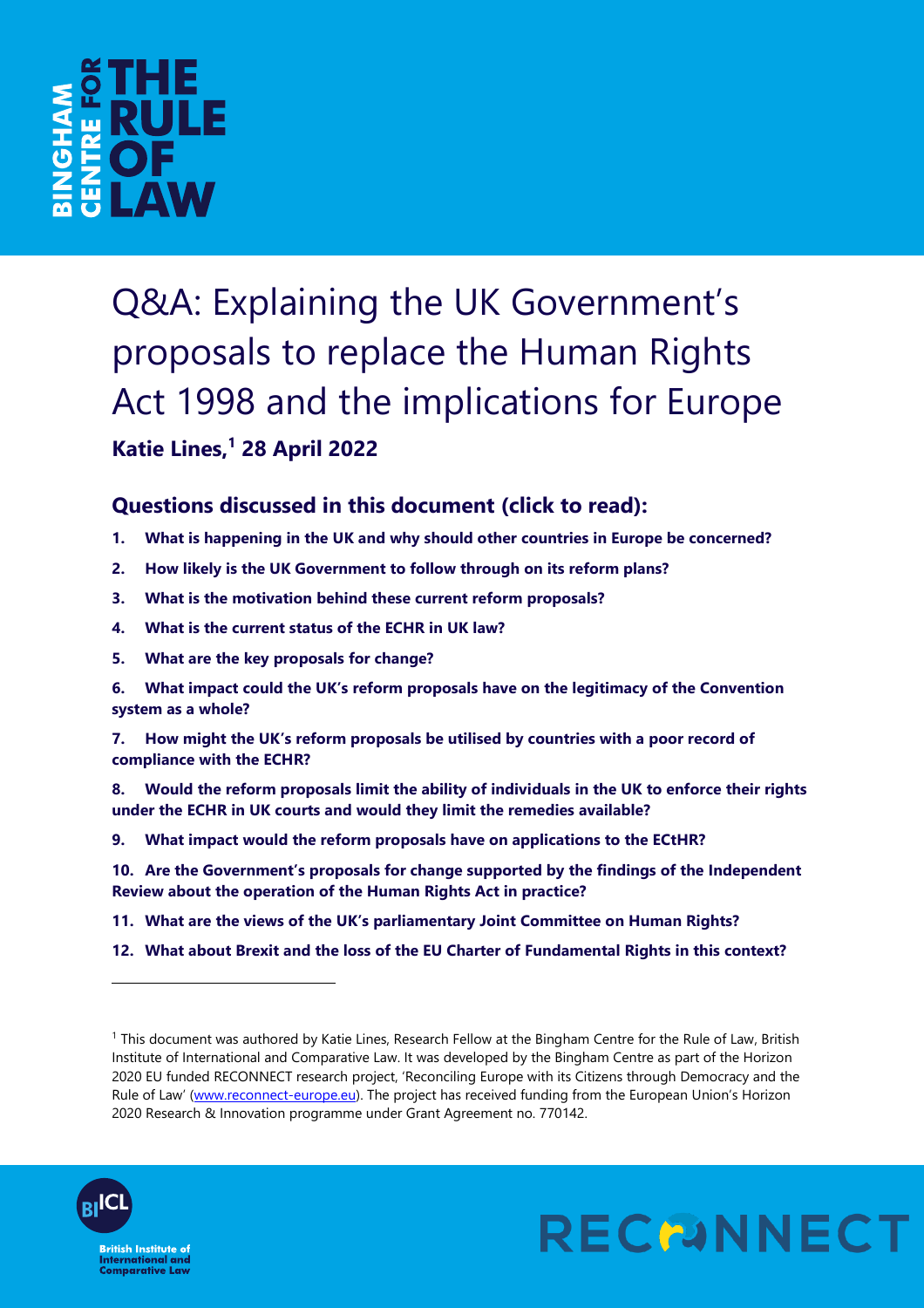## <span id="page-1-0"></span>**1. What is happening in the UK and why should other countries in Europe be concerned?**

The UK's Conservative Government has proposed significant changes to the country's framework for implementing the European Convention on Human Rights ("ECHR") and for executing judgments of the European Court of Human Rights ("ECtHR"). The UK Government intends to replace the domestic legislation that gives effect to Convention rights – the [Human Rights Act 1998](https://www.legislation.gov.uk/ukpga/1998/42/contents) – with a Bill of Rights. It also wishes to reduce the influence of the Strasbourg Court on UK law. If enacted, the proposed reforms would place the UK in breach of its obligations under the Convention and would transform the UK's national system for protecting Convention rights from an innovative and effective system to one of the most problematic in the Council of Europe.

The UK Government has recently concluded a public consultation in which views were sought on a number of different options for reform. The consultation document containing all proposed options can be found [here.](https://www.gov.uk/government/consultations/human-rights-act-reform-a-modern-bill-of-rights/human-rights-act-reform-a-modern-bill-of-rights-consultation) This Q&A focuses on the proposals which are likely to have the most significant implications for other European countries.

## <span id="page-1-1"></span>**2. How likely is the UK Government to follow through on its reform plans?**

This is not the first time that the Conservative party, which is currently governing with a comfortable majority, has proposed to reform the Human Rights Act. However, the failure of previous attempts does not mean the Government's current plans should be taken lightly, as they have reached a fairly advanced stage and the relevant ministers seem committed to change. On 10 May 2022, the Queen will be presenting to Parliament the programme of legislation that the Government intends to take forward in the following session of Parliament, and it is expected that a draft of the proposed Bill of Rights will be announced then. Human rights legislation cannot be entrenched in UK law, so the Human Rights Act can be repealed or amended by ordinary legislation passed by a simple majority in each House of Parliament.

### <span id="page-1-2"></span>**3. What is the motivation behind these current reform proposals?**

The politician spearheading the Government's proposals, Dominic Raab MP, has been a firm critic of the Human Rights Act for many years and [some](https://www.theguardian.com/politics/2021/dec/14/dominic-raabs-paper-seen-as-fulfilment-of-quest-to-destroy-human-rights-act) see the current plans as a fulfilment of his long standing political and ideological goals. Raab has previously [stated](https://www.independent.co.uk/news/uk/politics/dominic-raab-human-rights-act-reshuffle-b1921962.html) that he does not support the Human Rights Act, nor believe in economic and social rights. In 2010, Raab published a book on these themes entitled "The Assault on Liberty", which was **[billed](https://www.4thestate.co.uk/book/the-assault-on-liberty-what-went-wrong-with-rights-9780007293391/)** as a "polemic on... the proliferation of Human Rights".

The Government's current reform proposals are not in line with recommendations made by an Independent Review, which the Government established in December 2020 to examine how the Human Rights Act is operating in practice and whether any change is needed. The Review Panel published its [final report](https://assets.publishing.service.gov.uk/government/uploads/system/uploads/attachment_data/file/1040525/ihrar-final-report.pdf) in December 2021, and concluded that there was little wrong with the current human rights regime in the UK. The Panel mainly proposed maintaining the status quo and did not recommend any major reforms to the Human Rights Act (see Q10 below for further detail on the conclusions of the Independent Review).

The Government's current plans go well beyond the Independent Review's recommendations, and include proposals that are contrary to the Review's conclusions. In addition, [around half](https://ukhumanrightsblog.com/2022/01/24/the-independent-human-rights-act-review-and-the-governments-bill-of-rights/) of the Government's current proposals for change relate to issues the Independent Review was not asked to consider, mostly because they were outside its Terms of Reference.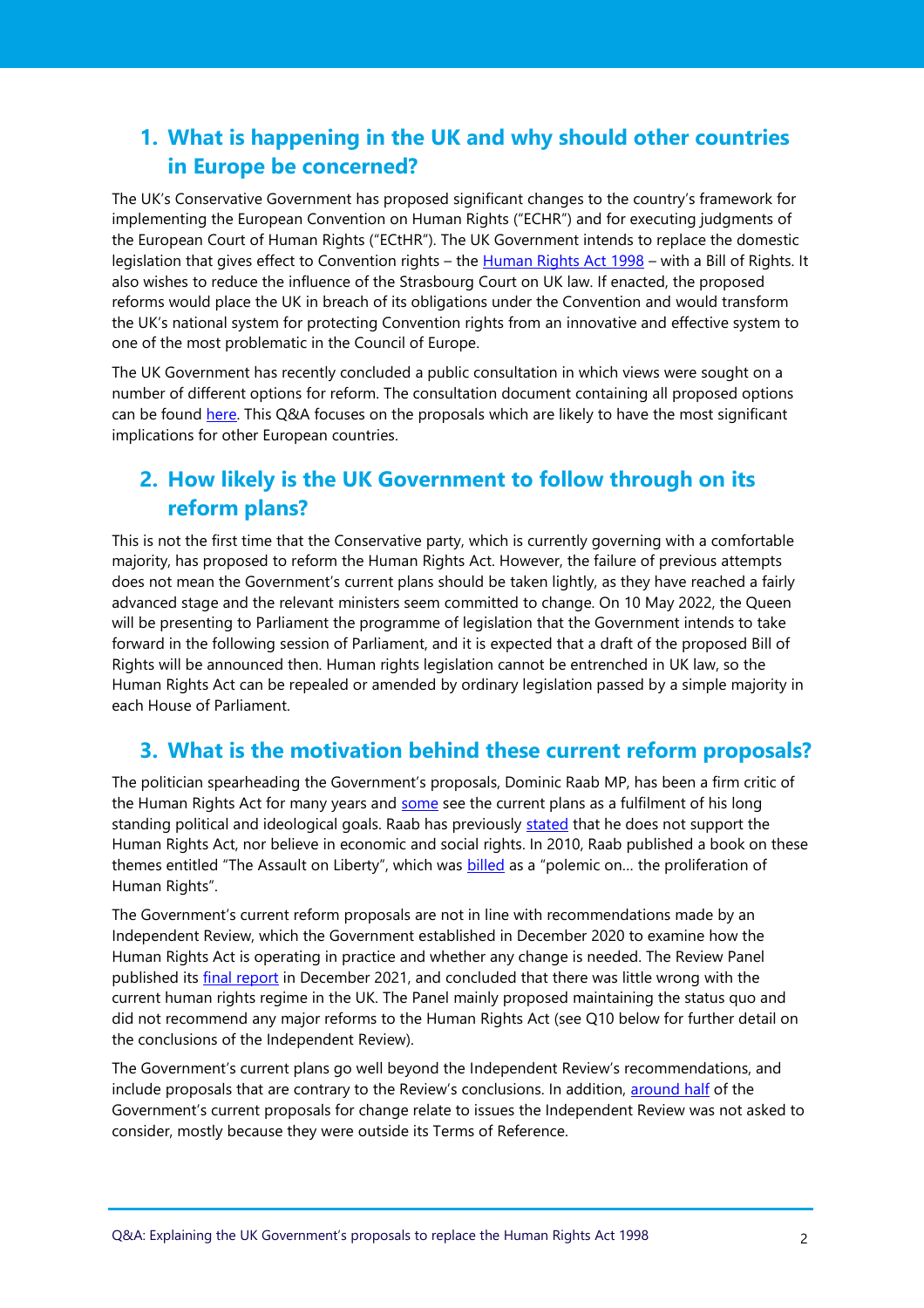The UK Government has not explained these discrepancies, but they make sense if the current plans for reform are a reflection of Dominic Raab's political priorities. Raab was appointed as Justice Secretary in September 2021, nine months after the Review had been established. Raab therefore did not determine the Review's Terms of Reference, but now has primary responsibility for deciding the proposals for reform, and whether the Ministry of Justice follows the Review's recommendations.

More broadly, the proposed reforms align with [a number](https://ukconstitutionallaw.org/2021/05/17/ronan-cormacain-unaccountability-the-disease-within-government/) of recent Government policies that have sought to strengthen executive power and reduce accountability, such as the Government's [attempt](https://commonslibrary.parliament.uk/research-briefings/cbp-9006/) in 2019 to prorogue Parliament for the longest period in modern times, which [many saw](https://inews.co.uk/news/politics/parliament-prorogued-boris-johnson-commons-protest-336591) as an effort to avoid parliamentary scrutiny of the Government's Brexit plans. Ultimately, the decision to prorogue Parliament was [ruled unlawful](https://www.supremecourt.uk/cases/docs/uksc-2019-0192-judgment.pdf) by the UK Supreme Court.

### <span id="page-2-0"></span>**4. What is the current status of the ECHR in UK law?**

International treaties like the ECHR are not automatically incorporated into UK domestic law. Instead, the UK gave effect to the ECHR by enacting the Human Rights Act 1998, which created domestic rights that mirror those in the Convention. The Human Rights Act enables people in the UK to rely on the Convention rights, as set out in the Act, before national courts. It also requires domestic courts to take into account relevant jurisprudence of the ECtHR, and to interpret and give effect to UK legislation in a way that is compatible with the Convention rights, so far as this is possible.

A fundamental element of the UK's unwritten constitution is the principle of Parliamentary Sovereignty. The Human Rights Act respects Parliament's sovereignty and does not empower a court to strike down an Act of Parliament. In addition, a court cannot strike down secondary legislation where this is precluded by an Act of Parliament. Although the court cannot make a quashing order in these situations, it can make a declaration that the legislation in question is incompatible with the ECHR, and it is then for the Government and Parliament to remedy the conflict.

### <span id="page-2-1"></span>**5. What are the key proposals for change?**

The following three proposals from the Government's [consultation document](https://www.gov.uk/government/consultations/human-rights-act-reform-a-modern-bill-of-rights/human-rights-act-reform-a-modern-bill-of-rights-consultation) would constitute some of the most significant departures from the current human rights framework in the UK.

#### **(A) The Government wishes to affirm the UK Parliament's sovereignty in the context of adverse Strasbourg rulings.**

The Government intends to create a "[democratic shield](https://www.gov.uk/government/consultations/human-rights-act-reform-a-modern-bill-of-rights/human-rights-act-reform-a-modern-bill-of-rights-consultation#chapter-4--the-governments-proposals)" in order to protect the UK Parliament's sovereignty "in the context of adverse Strasbourg rulings" and to make clear that Parliament "has the last word" on how to respond to judgments from the ECtHR. To achieve this aim, the consultation document proposes inserting a clause in the Bill of Rights which affirms that "the judgments and decisions of the European Court of Human Rights—(a) are not part of the law of any part of the United Kingdom, and (b) cannot affect the right of Parliament to legislate or otherwise affect the constitutional principle of Parliamentary sovereignty." The Government's proposals also include an option for allowing ministers to hold a vote in Parliament on specific ECtHR judgments and how the UK should respond to them.

Non-compliance with judgments of the Strasbourg Court would be a breach of the obligation in Article 46 ECHR to abide by judgments of the Court and, if maintained over time, would become incompatible with the UK's continued membership of the ECHR system.

The Government's plans for change are consistent with Europe-wide trends identified by the Commissioner for Human Rights, Dunja Mijatović. In 2018, Mijatović [expressed concern](https://rm.coe.int/09000016808f1ed5) around instances of selective or non-implementation of ECtHR judgments, which were often "accompanied by a political rhetoric which delegitimises the Court, and as a consequence the Council of Europe and the values and principles it stands for".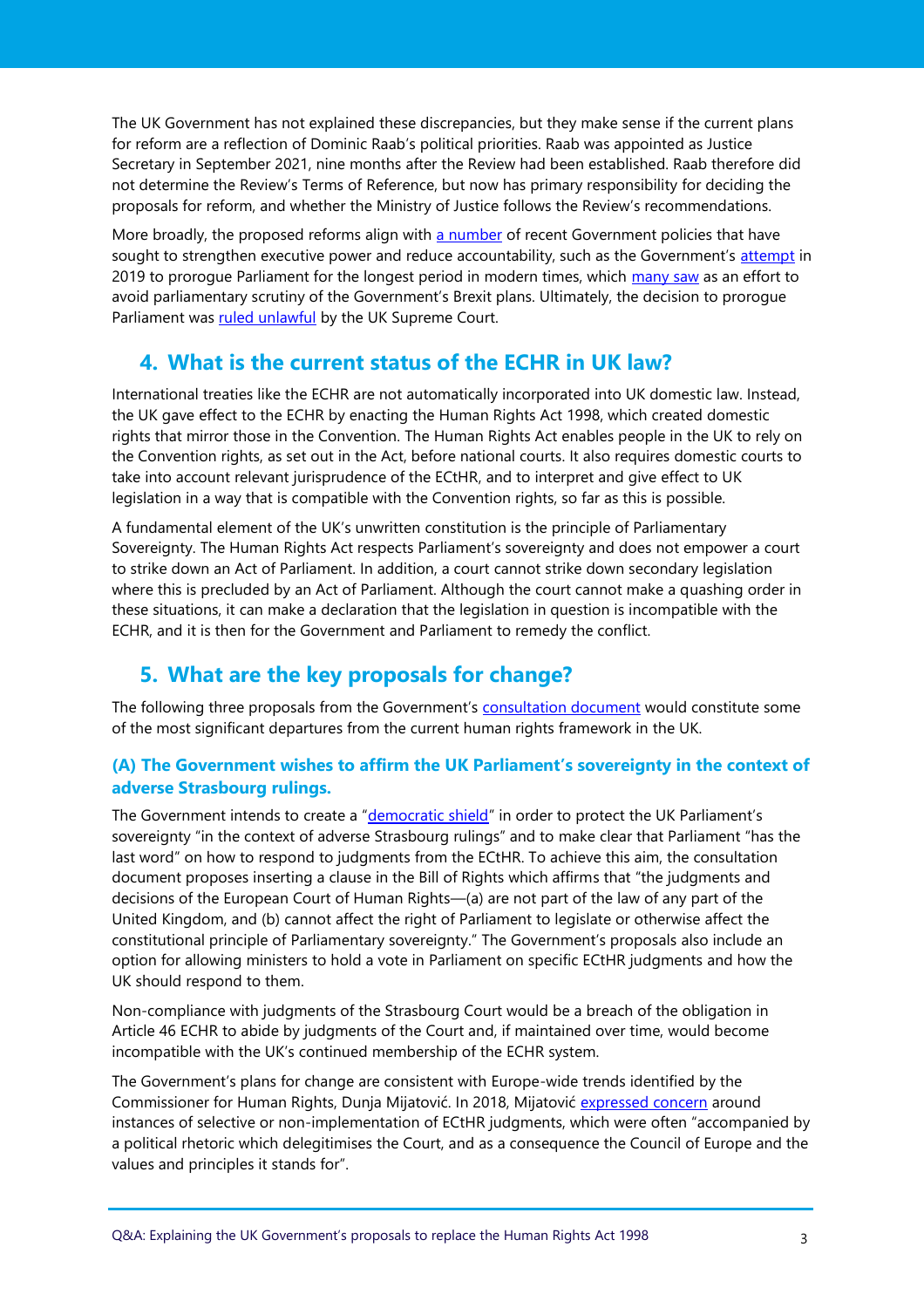#### **(B) The UK Government wishes to reduce the influence of the Strasbourg Court on UK law.**

The Government believes that the UK [should](https://www.gov.uk/government/consultations/human-rights-act-reform-a-modern-bill-of-rights/human-rights-act-reform-a-modern-bill-of-rights-consultation#appendix-2--proposed-draft-clauses) "develop a constitutional jurisprudence on rights and liberties that is centred, first and foremost, around [its] own unique history, legal traditions and constitution". It therefore wishes to strengthen domestic common law traditions and reinforce the supremacy of the UK Supreme Court. To this end, the UK Government is seeking to reduce the influence of Strasbourg jurisprudence on UK case law. Currently, domestic courts are required to "take into account" relevant jurisprudence of the ECtHR. The consultation document proposes removing this requirement, and instead inserting a clause in the new Bill of Rights that permits (but does not require) a domestic court to consider relevant case law from the Strasbourg Court, while also stating that domestic courts are "not required to follow or apply any judgment or other decision of the European Court of Human Rights".

The consultation document is [particularly critical](https://www.gov.uk/government/consultations/human-rights-act-reform-a-modern-bill-of-rights/human-rights-act-reform-a-modern-bill-of-rights-consultation#chapter-3--the-case-for-reforming-uk-human-rights-law) of the Strasbourg Court for its "living instrument" or expansive interpretation of Convention rights, which is described as a "concerted attempt" to expand human rights law beyond the rights set out in the Convention. Instead, one of the options consulted upon is a form of originalism which would direct a domestic court to consider the original meaning of a Convention right (rather than the ECtHR's interpretation of that right). The consultation document [asks](https://www.gov.uk/government/consultations/human-rights-act-reform-a-modern-bill-of-rights/human-rights-act-reform-a-modern-bill-of-rights-consultation#appendix-2--proposed-draft-clauses) whether the Bill of Rights should explicitly permit a court to "have regard to the preparatory work of the European Convention on Human Rights".

The consultation document also seeks views on whether a new Bill of Rights should decouple human rights protections in the UK from the Convention rights. The consultation document [asks](https://www.gov.uk/government/consultations/human-rights-act-reform-a-modern-bill-of-rights/human-rights-act-reform-a-modern-bill-of-rights-consultation#appendix-2--proposed-draft-clauses) whether the Bill of Rights should state that "it is not necessary to construe a right or freedom in this Bill of Rights as having the same meaning as a corresponding right or freedom in the European Convention on Human Rights". If enacted, this clause would almost inevitably lead to a divergence between the human rights framework in the UK and the rights protected by the ECHR.

#### **(C) The UK Government has a proposed a number of changes that if enacted would alter the substance of the rights protected under UK law and would contravene the principle that human rights are universal (as affirmed in Article 1 ECHR).**

The UK Government is [critical](https://www.gov.uk/government/consultations/human-rights-act-reform-a-modern-bill-of-rights/human-rights-act-reform-a-modern-bill-of-rights-consultation#chapter-3--the-case-for-reforming-uk-human-rights-law) of human rights claims being brought by people who have "themselves showed a flagrant disregard for the rights of others". The Government wants domestic courts to review the extent to which a person has fulfilled their responsibilities to society when considering the proportionality of an interference with that person's rights, and to consider the claimant's conduct when determining whether to award damages. The consultation document seeks views on whether the conduct to be considered should be confined to the circumstances of the case, or whether a court should be allowed to consider the claimant's "wider conduct", including their past behaviour.

The Government also [believes](https://www.gov.uk/government/consultations/human-rights-act-reform-a-modern-bill-of-rights/human-rights-act-reform-a-modern-bill-of-rights-consultation#chapter-4--the-governments-proposals) the ECHR has given rise to impediments to tackling "the challenges posed by illegal and irregular migration", and it wishes to prevent human rights claims from "frustrating" deportations that are in the public interest. The consultation document suggests a number of options, one of which is for the Bill of Rights to provide that certain rights "cannot prevent the deportation of a certain category of individual", such as individuals who have been imprisoned for a certain length of time. The Government's proposals would therefore grant different levels of human rights protection to UK nationals and non-nationals.

In addition, the Government [believes](https://www.gov.uk/government/consultations/human-rights-act-reform-a-modern-bill-of-rights/human-rights-act-reform-a-modern-bill-of-rights-consultation#chapter-3--the-case-for-reforming-uk-human-rights-law) that the courts have strayed too far into the realm of public policy, and have expanded the State's positive obligations under the ECHR to impose "overly prescriptive" requirements on public authorities. The Government is particularly critical of public authorities being required to spend time and effort protecting the rights of "serious criminals", as the Government believes this "displaces police resources allocated to protecting wider society". To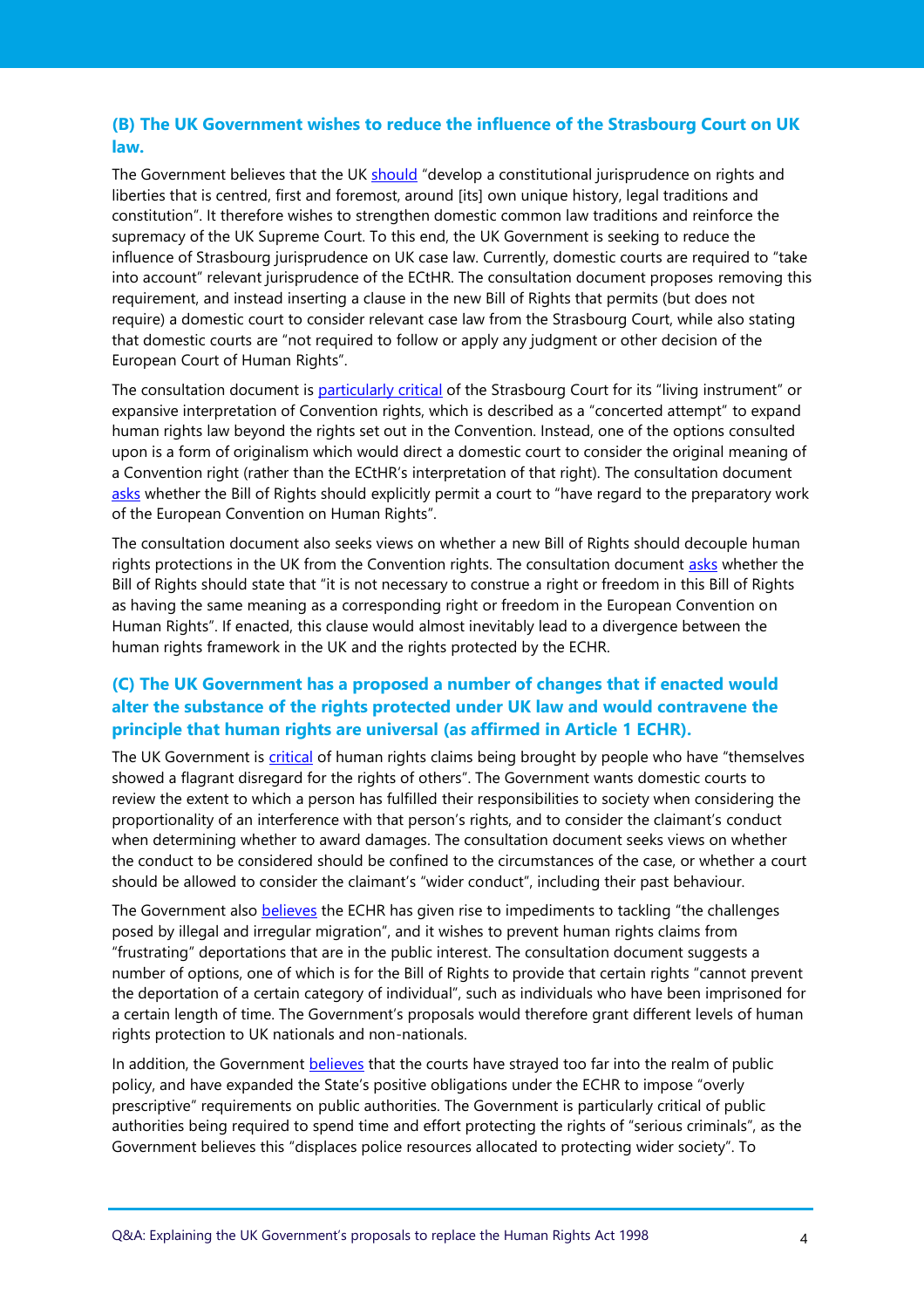combat this perceived problem, the Government wishes to "restrain the imposition and expansion of positive obligations" on public bodies.

## <span id="page-4-0"></span>**6. What impact could the UK's reform proposals have on the legitimacy of the Convention system as a whole?**

The Council of Europe [considers](https://rm.coe.int/16802ed005) its legitimacy to come from member states protecting Convention rights domestically; implementing adverse judgments of the Strasbourg Court; and avoiding new violations.

The UK currently has a strong record in all three of these areas. The country has one of the strongest national systems for protecting Convention rights; one of the [best](https://www.einnetwork.org/countries-overview) compliance records for addressing human rights violations; and, since 2017, the [lowest number](https://committees.parliament.uk/publications/9597/documents/162420/default/) of cases per 100,000 inhabitants brought against it in the Strasbourg Court. The number of cases in which the ECtHR rules against the UK is also low. In [2020,](https://committees.parliament.uk/publications/9597/documents/162420/default/) 284 cases were lodged against the UK, and the Court found a violation in only two.

If the Bill of Rights is enacted in line with the Government's most strident proposals for change, then the UK's national system for protecting Convention rights would be transformed to one of the weakest in the Council of Europe, and the country would be unable to meet its obligations under the Convention. The Bill of Rights would give Parliament tacit approval to choose not to implement ECtHR judgments, and there would almost inevitably be a widening divergence between the rights protected under UK law and the Convention rights. The Bill of Rights would therefore jeopardise all three of the domestic conditions which the Council of Europe believes are necessary to confer legitimacy upon the Convention system.

## <span id="page-4-1"></span>**7. How might the UK's reform proposals be utilised by countries with a poor record of compliance with the ECHR?**

If the UK, one of the countries with the best compliance records, were to substantially weaken its domestic human rights framework, other members of the Council of Europe which have resisted the full application of European human rights standards to their own legal systems would have a useful example that they can draw upon to justify their own divergence from the ECHR. The UK is likely to find itself in uncomfortable company. Legal commentators are already [discussing](https://www.echrblog.com/2022/04/call-for-abstracts-values-of-european.html) the UK Government's proposals for reform as an example of the challenges facing the Convention system, alongside Russia [withdrawing and then being expelled](https://www.coe.int/en/web/portal/-/the-russian-federation-is-excluded-from-the-council-of-europe) from the Council of Europe over its invasion of Ukraine, and the Polish Constitutional Tribunal [finding](https://trybunal.gov.pl/en/hearings/judgments/art/11820-dokonywanie-na-podstawie-art-6-ust-1-zd-1-ekpcz-przez-sady-krajowe-lub-miedzynarodowe-oceny-zgodnosci-z-konstytucja-i-ekpcz-ustaw-dotyczacych-ustroju-sadownictwa-wlasciwosci-sadow-oraz-ustawy-dotyczacej-krajowej-rady-sadownictwa) that the right to a fair trial in Article 6(1) ECHR is incompatible with the Polish Constitution in so far as it applies to the election of constitutional judges.

# <span id="page-4-2"></span>**8. Would the reform proposals limit the ability of individuals in the UK to enforce their rights under the ECHR in UK courts and would they limit the remedies available?**

Yes, in a number of ways.

As discussed above, a higher level of human rights protection would be available to UK nationals over non-nationals; and claimants could receive a lower level of human rights protection and/or damages if they have not fulfilled their "responsibilities to society".

In addition, the Bill of Rights would introduce a permission stage for domestic human rights claims. The consultation document [proposes](https://www.gov.uk/government/consultations/human-rights-act-reform-a-modern-bill-of-rights/human-rights-act-reform-a-modern-bill-of-rights-consultation#chapter-4--the-governments-proposals) that claimants should be required to demonstrate that they have suffered a "significant disadvantage" before their claim can be heard, or that the "overriding public importance" of their case otherwise merits it being considered by a court. The document also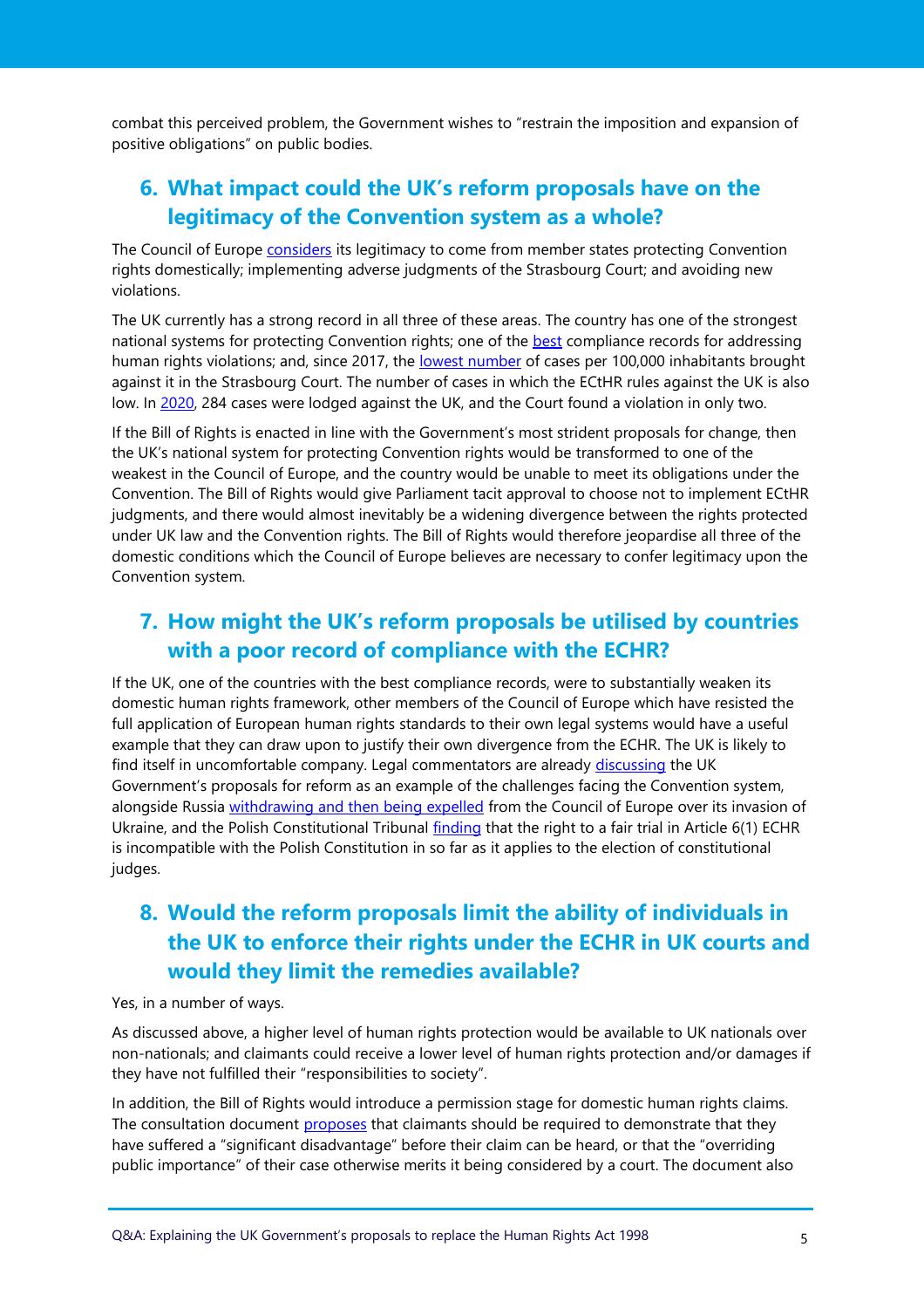[proposes](https://www.gov.uk/government/consultations/human-rights-act-reform-a-modern-bill-of-rights/human-rights-act-reform-a-modern-bill-of-rights-consultation#chapter-4--the-governments-proposals) restricting the circumstances in which a human rights claim can be brought, and suggests that the Bill of Rights should require applicants to pursue all other possible claims first before a rightsbased claim will be considered by a court. The Government expects this "to reduce the number of human rights-based claims being made overall".

Finally and perhaps most significantly, as discussed above, the Government has proposed weakening the requirement for domestic courts to take into account Strasbourg jurisprudence, and has suggested that the rights protected under UK law need not be interpreted in line with the Convention rights. If these changes are enacted, domestic human rights protections in the UK will almost inevitably diverge over time from the ECtHR's interpretation of the Convention rights, meaning that individuals may find themselves unable to enforce their Convention rights before UK courts.

### <span id="page-5-0"></span>**9. What impact would the reform proposals have on applications to the ECtHR?**

Over the last two decades, the Human Rights Act 1998 has [led to](https://committees.parliament.uk/publications/9597/documents/162420/default/) a closer alignment between the ECtHR and UK domestic courts in the application of the Convention, which has resulted in a reduction in the number of cases brought against the UK before the Strasbourg Court. This trend is likely to be reversed if the proposed Bill of Rights is enacted, as individuals will have no option but to turn to the Strasbourg Court to assert Convention rights that are no longer adequately protected in UK law. Therefore, the UK Government's plans for reform will almost inevitably result in more applications being made to the ECtHR. This would further burden the Strasbourg Court which is already struggling [with its caseload.](https://rm.coe.int/2021-cm-annual-report-en/1680a60140)

# <span id="page-5-1"></span>**10. Are the Government's proposals for change supported by the findings of the Independent Review about the operation of the Human Rights Act in practice?**

As discussed above, in December 2020, the Government established an [Independent Human Rights](https://www.gov.uk/guidance/independent-human-rights-act-review#about-the-independent-human-rights-act-review)  [Act Review](https://www.gov.uk/guidance/independent-human-rights-act-review#about-the-independent-human-rights-act-review) to examine how the Human Rights Act is operating in practice and whether any change is required. The Review was asked to answer [questions under two themes:](https://assets.publishing.service.gov.uk/government/uploads/system/uploads/attachment_data/file/953347/human-rights-review-tor.pdf) (1) The relationship between domestic courts and the European Court of Human Rights, and (2) The impact of the Human Rights Act on the relationship between the judiciary, the executive and the legislature.

The Independent Review conducted a thorough evidence gathering process – involving a call for evidence, roundtable meetings and public roadshows – before it [published](https://assets.publishing.service.gov.uk/government/uploads/system/uploads/attachment_data/file/1040525/ihrar-final-report.pdf) its findings on 14 December 2021. The Review panel found that there was little wrong with the current human rights regime in the UK and did not recommend any substantial reform of the Human Rights Act. Its principal recommendations for change involved:

- i. The development of an educational programme on the Human Rights Act 1998 and human rights in general, to promote greater public ownership of the human rights regime in the UK;
- ii. Amending the Human Rights Act to clarify the priority of rights protections and interpretation (i.e. that a UK court should apply domestic statute and case law first before considering Convention rights and Strasbourg case law). This effectively amounted to the Review Panel embracing the familiar concept of subsidiarity; and
- iii. Clarifying the extra-territorial and temporal scope of the Convention.

Legal commentators have [noted](https://ukhumanrightsblog.com/2022/01/24/the-independent-human-rights-act-review-and-the-governments-bill-of-rights/) that the Government's current proposals "bear little resemblance" to the recommendations made by the Independent Review panel, and "more of the government's proposals are ideas that were rejected by the Review than were recommended by it".